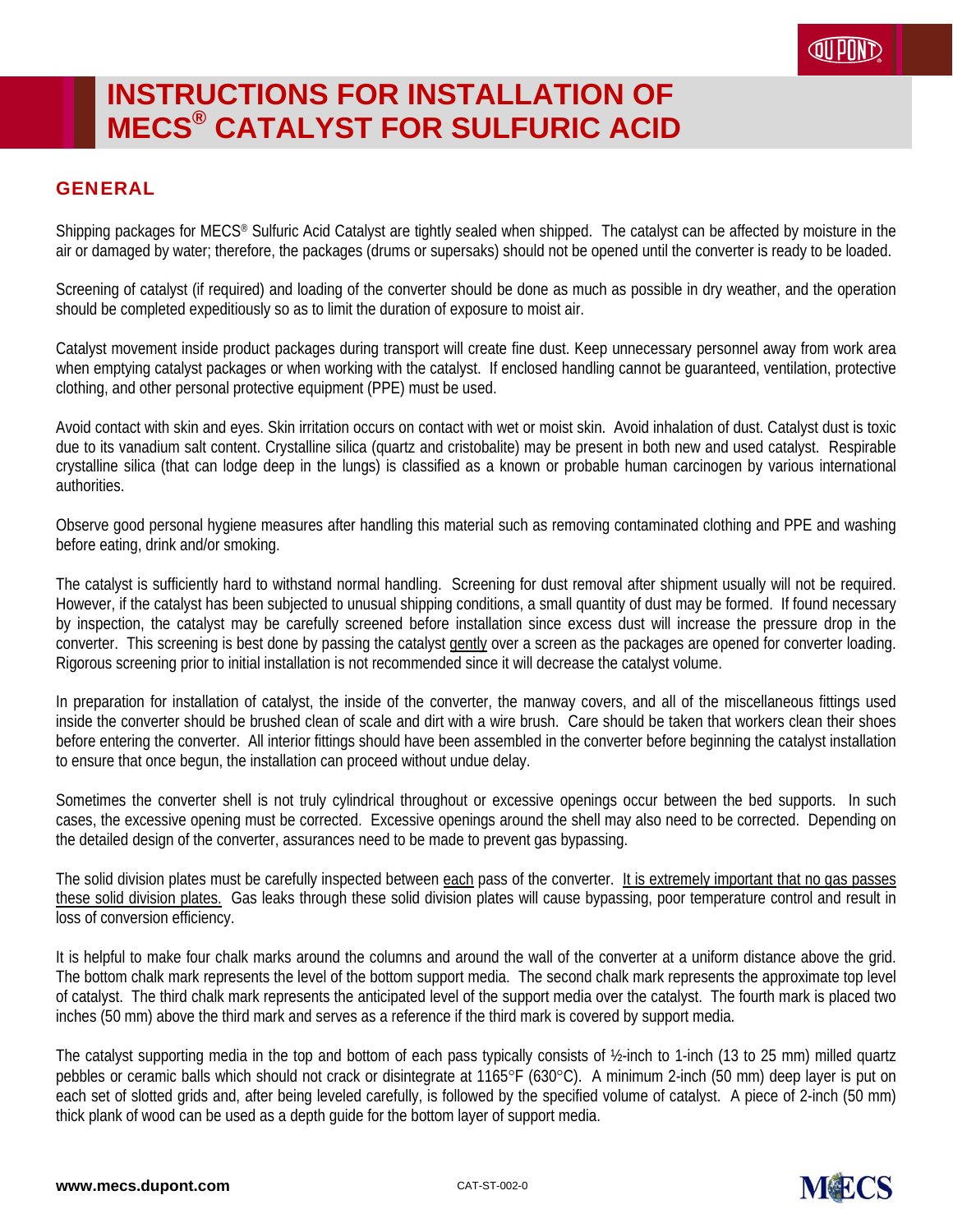## **INSTRUCTIONS FOR INSTALLATION OF MECS® CATALYST FOR SULFURIC ACID**

Catalyst should be handled gently and not thrown recklessly or dumped from a great height. It is best handled in small containers or in the original packaging. **After the specified amount of catalyst has been placed in a converter pass, the layer should be carefully leveled to ensure uniform thickness in the catalyst bed. Failure to level properly will cause excessive flow through "thin spots" and may result in poor conversion.**

A minimum 2-inch (50 mm) deep layer of quartz pebbles or ceramic balls is placed on top of the catalyst in each converter pass. This top hold-down layer should be carefully leveled also.

Any of the converter passes may be packed through access nozzles on the converter shell, without disturbing the others. Wide boards or panels of plywood should be used as a working platform while leveling the catalyst and installing the top layer of support media to minimize catalyst breakage. Avoid stepping directly on the catalyst. Care must be taken at all times to prevent dirt, pieces of wood, cloth, etc., from contaminating the catalyst.

In cool, damp weather electric heat lamps or large size electric light bulbs can be used in the converter to aid in keeping it dry while installing catalyst. Some types of heat lamps will serve the dual purpose of supplying both heat and illumination.

Before sealing on the manway covers, inspect to confirm that all equipment has been removed and that all parts of the converter are clean. Remove any dust that may have fallen through the grids onto the division plates or into gas outlet vestibules while installing the catalyst.

### THERMOCOUPLE PLACEMENT

Each catalyst pass should have a minimum of two thermocouples for measuring catalyst bed temperatures. Thermocouples should be located exactly at the dividing line between the catalyst and the support media at the inlet and outlet of each catalyst bed. The thermocouples should extend approximately 3 to 6 feet (1 to 2 meters) out from the wall of the converter. If feasible, multiple thermocouples at each inlet and outlet will assist in diagnosing gas mixing problems, identifying grid failures, etc. Approximately 6 inches (150 mm) of the tip end of the thermocouple should not be in direct contact with the catalyst, but should rest on a single layer of support media with another layer of support media above it.

 A thermowell serves as an effective shield to insure good gas temperature measurement and are recommended. Thermowells are a tube that fully enclose the theromocouple, are slightly larger in diameter than the thermocouple and in general are made of 304 stainless steel.

### CONVERTERS IN SULFUR BURNING PLANTS

Sulfur burning plants with waste heat boilers sometimes have superheater tubes in the converter. In smaller plants, the tubes of one of the boiler sections may also be inside the converter. There are usually only a few inches of clearance between the baffle plate under the tubes and the catalyst. When installing catalyst in the layers containing the tubes, it is best to use the manways on each side of the converter. This will facilitate the final leveling of the catalyst and the covering layer of support media.

#### INSTALLATION IN EXISTING PLANTS

If existing catalyst will be re-used, it should be screened (see Catalyst Manual Screening or Vacuum Screening Document) and installed in the lower portion of the bed first. New, fresh catalyst is then installed on top of the older catalyst. This approach should be used for all passes of the converter. If existing catalyst is still active but will not be used in the current pass, it can be moved from a lowtemperature zone to a higher temperature zone. Because all sulfuric catalyst has a "temperature memory", catalyst should not be relocated to a pass or a layer that operates at a lower temperature. Generally catalyst is moved from a higher numbered pass to a lower numbered pass, i.e. pass 3 catalyst could be moved to pass 2.